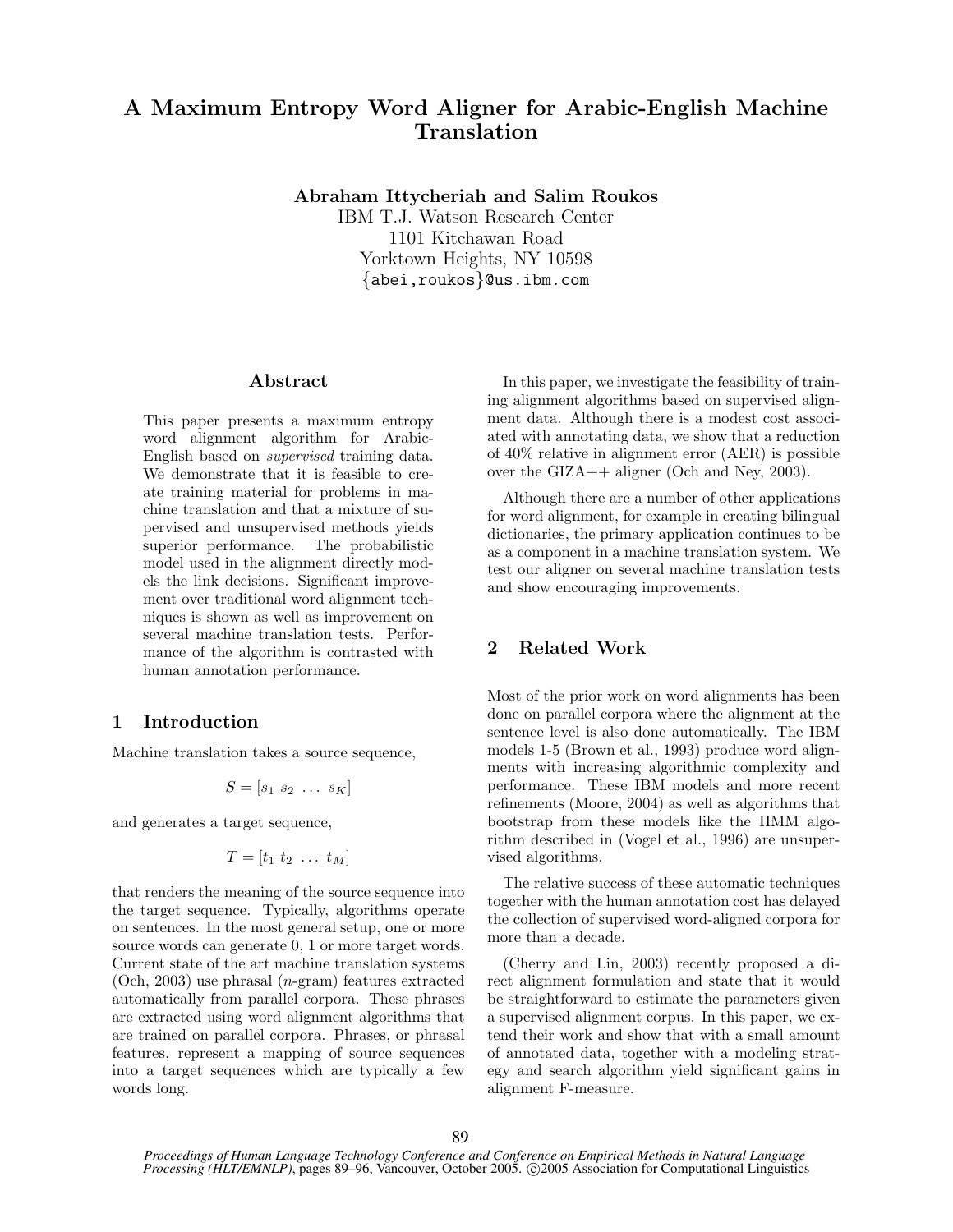

Figure 1: Alignment example.

## 3 Algorithm

In order to describe the algorithm, we will need to first describe the direct link model. Figure 1 shows two sequences where the top sequence is considered the source sequence and the bottom sequence the target sequence. Each sequence can have auxilliary information such as Arabic segmentation or English WordNet (Miller, 1990) information as shown. Given the source and target sequences, there are a number of different ways to link each target word to a source word. Each target word has a link  $l_i$  which indicates which source position it links to. The range of  $l_i$  is from 0 to K and there are M of these links. The source word position 0 is used to indicate NULL which we imagine gives rise to unaligned English words. In this paper, we refer to these words as being spontaneous. A valid link configuration has M links. Define  $\mathcal L$  to be the set of all possible valid link configurations, and L to be a member of that set. We seek to maximize the alignment probability by finding the optimum link configuration  $L_{\text{opt}}$ ,

$$
p(L_{\text{opt}}|S,T) = \underset{L \in \mathcal{L}}{\arg \max} \ p(L|S,T)
$$
  
= 
$$
p(l_i^M|t_1^M, s_1^K)
$$
  
= 
$$
\prod_{i=0}^M p(l_i|t_1^M, s_1^K, l_1^{i-1}).
$$

We factor this into a transition model and an observation model,

$$
p(L|S,T) = \frac{1}{Z} \prod_{i=0}^{M} p(l_i|l_{i-1})^{\alpha} p(l_i|t_1^M, s_1^K, t_1^{i-1})^{1-\alpha}.
$$

where  $Z$  is the normalizing constant.

We factor the model as above so that the transition model computation, which uses information available on the search hypotheses, is reduced during the search process. In the aligner presented here,  $\alpha$ is always set to 0.5. Next we will describe the transition model, then the observation model and finally the experiments in alignment and machine translation.

In the IBM Model 1 aligner, the choice of the language to serve as states of the search algorithm is not prescribed, but practically the choice is important as it affects performance. To see this, note that in generative models an input word can only be aligned to a single state in the search. In our current situation, we are interested in aligning unsegmented Arabic words and typical words have a few affixes to indicate for example pronouns, definiteness, prepositions and conjunctions. In English these are separate words, and therefore to maximize performance the unsegmented Arabic words serve as states in the search algorithm and we align English words to these states.

#### 3.1 Transition Model

The transition model tends to keep the alignments close together and penalizes alignments in which adjacent words in the target language come from very distant words in the source language. Also, we would like to penalize many English words coming from the same Arabic state; we call this the state visit penalty and will be described later. In this paper, we use a parametric form for the transition model,

$$
p(l_i|l_{i-1}) = \frac{1}{Z(l_{i-1})} \left[ \frac{1}{\text{dist}(l_i, l_{i-1})} + \frac{1}{ns(l_i)} \right] \tag{1}
$$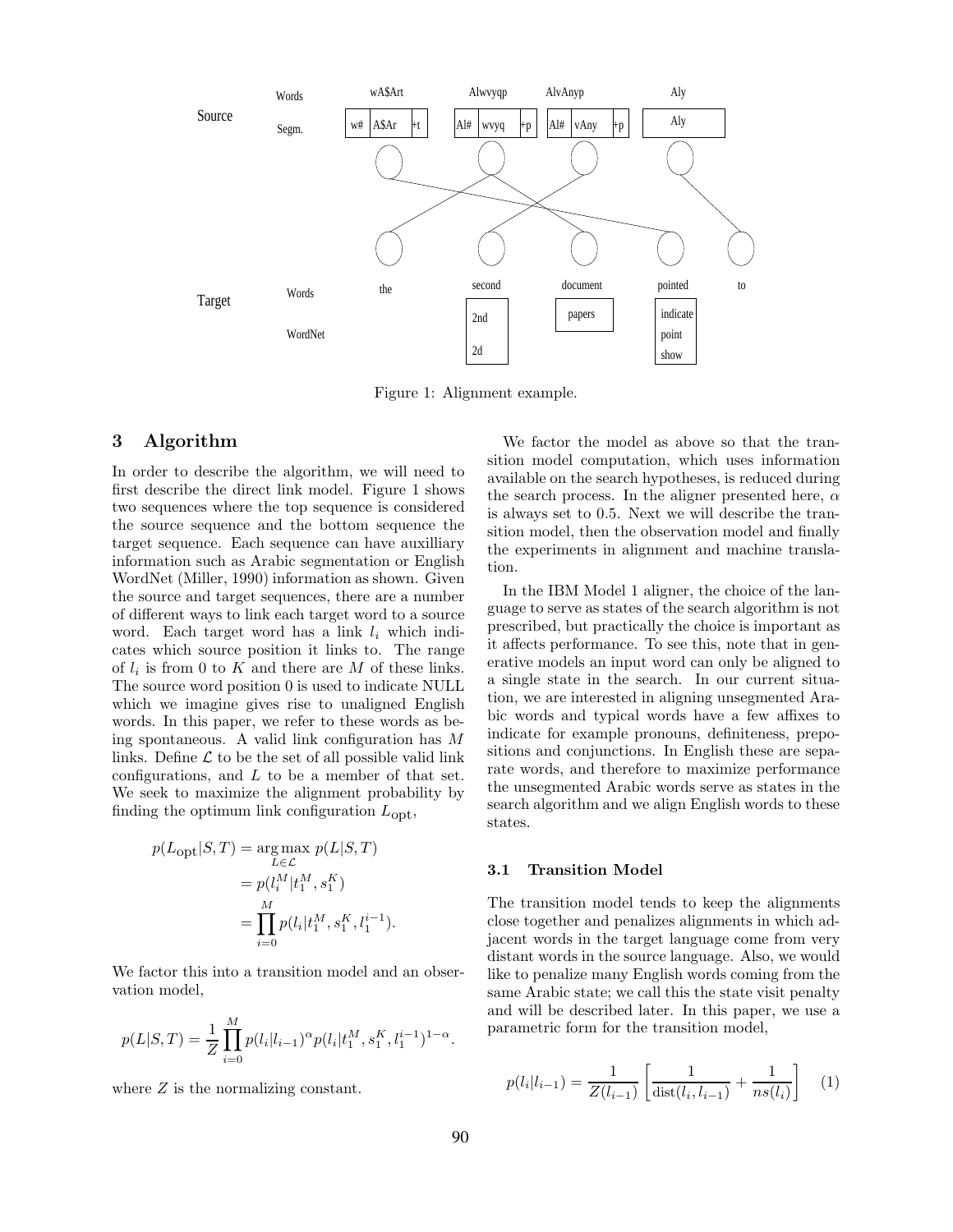where  $ns(i)$  represents the state visit penalty for state i,  $Z(l_{i-1})$  is the normalization constant and

$$
dist(l_i, l_{i-1}) = min(|l_i - l_{i-1}|, |l_i - f_i|) + a.
$$

Here a is a penalty for a zero distance transition and is set to 1 in the experiments below. The min operator chooses the lowest cost transition distance either from the previous state or the frontier state,  $f_i$ , which is the right most state that has been visited (even though Arabic is normally displayed right to left, we make our Arabic state graphs from left to right). This is a language specific criteria and intended to model the adjective noun reversal between English and Arabic. Once the current noun phrase is completed, the next word often aligns to the state just beyond frontier state. As an example, in Figure 1, the verb 'pointed' aligns to the first Arabic word 'wA\$Art', and aligning the 'to' to its Arabic counterpart 'Aly' would incur normally a distance of 3 but with the frontier notion it incurs only a penalty of 1 on the hypothesis that aligns the word 'second' to 'AlvAnyp'. In this alignment with the frontier notion, there are only distance 1 transitions, whereas the traditional shapes would incur a penalty of 2 for alignment of 'pointed' and a penalty of 3 for the word 'to'.

The state visit penalty,  $ns(i)$  is the distance between the English words aligned to this state times the number of state visits<sup>1</sup>. This penalty controls the fertility of the Arabic words. To determine the English words that aligned to the Arabic position, the search path is traced back for each hypothesis and a sufficiently large beam is maintained so that alignments in the future can correct past alignment decisions. This penalty allows English determiners and prepositions to align to the Arabic content word while penalizing distant words from aligning to the state. In terms of alignment F-measure to be described below, the state visit penalty, if removed makes the performance degrade from F=87.8 to F=84.0 compared to removing the frontier notion which only degrades performance to  $F=86.9$ .

#### 3.2 Observation Model

The observation model measures the linkage of the source and target using a set of feature functions defined on the words and their context. In Figure 1, an event is a single link from an English word to an Arabic state and the event space is the sentence pair. We use the maximum entropy formulation (e.g. (Berger et al., 1996)),

$$
f = \psi(l_i)
$$
  
\n
$$
h = [t_1^{i-1}, s_1^K]
$$
  
\n
$$
p(f|h) = \frac{1}{Z(h)} \exp \sum_i \lambda_i \phi_i(h, f),
$$

where  $Z(h)$  is the normalizing constant,

$$
Z(h) = \sum_{f} \exp \sum_{i} \lambda_{i} \phi_{i}(h, f).
$$

and  $\phi_i(h, f)$  are binary valued feature functions. The function  $\psi$  selects the Arabic word at the position being linked or in the case of segmentation features, one of the segmentations of that position. We restrict the history context to select from the current English word and words to the left as well as the current word's WordNet (Miller, 1990) synset as required by the features defined below. As in (Cherry and Lin, 2003), the above functions simplify the conditioning portion, h by utilizing only the words and context involved in the link  $l_i$ . Training is done using the IIS technique (Della Pietra et al., 1995) and convergence often occurs in 3-10 iterations. The five types of features which are utilized in the system are described below.

Phrase to phrase (for example, idiomatic phrases) alignments are intepreted as each English word coming from each of the Arabic words.

#### 3.2.1 Lexical Features

The lexical features are similar to the translation matrix of the IBM Model 1. However, there is a signficant out of vocabulary (OOV) issue in the model since training data is limited. All words that have a corpus frequency of 1 are left out of the model and classed into an unknown word class in order to explicitly model connecting unknown words. From the training data we obtain 50K lexical features, and applying the Arabic segmenter obtain another 17K lexical features of the form  $\phi$ (English content word, Arabic stem).

#### 3.2.2 Arabic Segmentation Features

An Arabic segmenter similar to (Lee et al., 2003) provides the segmentation features. A small dictionary is used (with 71 rules) to restrict the set of Arabic segments that can align to English stopwords, for example that 'the' aligns to 'Al $#$ ' and that 'for', 'in' and 'to' align to ' $b#$ ' and 'her' aligns with the suffix '+hA'. Segmentation features also help align unknown words, as stems might be seen in the training corpus with other prefixes or suffixes. Additionally, the ability to align the prefix and suffix accurately, tends to 'drag' the unknown stem to its English target.

<sup>&</sup>lt;sup>1</sup>We are overloading the word 'state' to mean Arabic word position.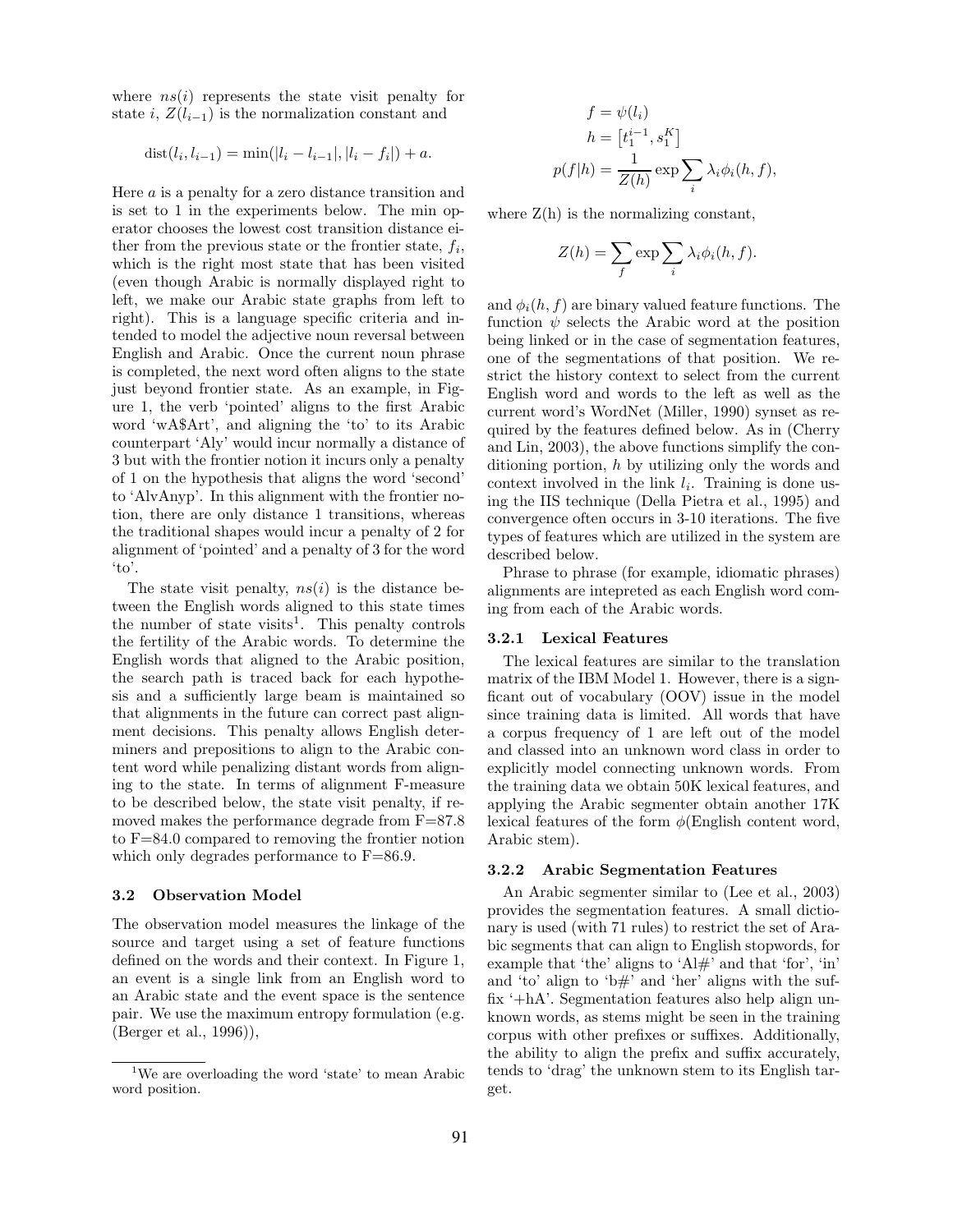#### 3.2.3 WordNet Features

WordNet features provide normalization on the English words. The feature is instantiated for nouns, adjectives, adverbs and verbs following their definitions in WordNet. If the Arabic word has a segmentation then the feature is  $\phi$ (WordNet synset id, Arabic stem), otherwise it is  $\phi$ (WordNet synset id, Arabic word). The feature ties together English synonyms and helps improve recall of the aligner.

#### 3.2.4 Spelling Feature

The spelling feature is applied only on unknown words and is used to measure the string kernel distance(Lodhi et al., 2000) between romanized Arabic and English words. The feature is designed primarily to link unknown names. For example, 'Clinton' is written as 'klyntwn' in one of its romanized Arabic versions. In a sentence, measuring the string kernel distance shows a correlation between these names even though there is not much overlap between the characters. The feature has four possible values: nomatch, somematch, goodmatch, and exact.

#### 3.2.5 Dynamic Features

Dynamic features are defined on the lattice of the search algorithm. These features fire when the previous source and target word pair are linked. For example, one such feature is  $b#$  in' and if on the hypothesis we have just linked this pair and the next English word is being aligned to the stem of the Arabic word where this prefix occurs, this feature fires and boosts the probability that the next words are aligned. The basic intuition behind this feature is that words inside prepositional phrases tend to align, which is similar to the dependency structure feature of (Cherry and Lin, 2003).

At training time, the lattice reduces to the single path provided by the annotation. Since this feature tends to suffer from the drag of function words, we insist that the next words that are being linked have at least one feature that applies. All word pairs linked in the training data have lexical features as described above, and if both source and target words are unknown they have a single feature for their link. Applying dynamic features on words that have at least one other feature prevents words which are completely unrelated from being linked because of a feature about the context of the words.

Two types of dynamic features are distinguished: (a) English word with Arabic prefix/suffix and (b) English word with Arabic stem.

## 4 Smoothing the Observation Model

Since the annotated training data for word alignment is limited and a much larger parallel corpus is available for other aligners, we smooth the observation

|            | Anno. 1<br>Correction | Anno. $1'$ | Anno. 2 |
|------------|-----------------------|------------|---------|
| Anno. 1    | 96.5                  |            | 91      |
| Anno. $1'$ | 95.2                  |            | 93.2    |

Table 1: F-measure for human performance on word alignment for Arabic-English.

probability with an IBM Model 1 estimate,

$$
p(l_i|t_1^M, s_1^K) = \frac{1}{Z} p_{\text{ME}}(l_i|t_1^M, s_1^K)^{\beta} p_{\text{M1}}(s|t_i)^{1-\beta}.
$$

where  $\beta$  is set to 0.9 in the experiments below. In the equation above, the s represents the Arabic word that is being linked from the English word  $t_i$ .

When  $\beta$  is set to 1.0 there is no smoothing performed and performance degrades to F=84.0 from the best system performance (F=87.8). When  $\beta$  is set to 0, the model uses only the IBM Model 1 distribution and the resulting aligner is similar to an HMM aligner with the transition shape discussed above and yields performance of F=73.2.

## 5 Search Algorithm

A beam search algorithm is utilized with the English words consumed in sequence and the Arabic word positions serving as states in the search process. In order to take advantage of the transition model described above, a large beam must be maintained. To see this, note that English words often repeat in a sentence and the models will tend to link the word to all Arabic positions which have the same Arabic content. In traditional algorithms, the Markov assumption is made and hypothesis are merged if they have the same history in the previous time step. However, here we maintain all hypotheses and merge only if the paths are same for 30 words which is the average sentence length.

## 6 Experimental Data

We have word aligned a portion of the Arabic Treebank (4300 sentences) and material from the LDC news sources (LDC, 2005) to obtain a total of 10.3K sentence pairs for training. As a test of alignment, we use the first 50 sentences of the MT03 Evaluation test set which has 1313 Arabic words and 1528 English words <sup>2</sup> . In terms of annotation guidelines, we use the following instructions: (a) Align determiners to their head nouns, (b) Alignments are done word by word unless the phrase is idiomatic in which case the entire phrase to phrase alignment was marked, (c) spontaneous words are marked as being part of a

<sup>&</sup>lt;sup>2</sup>The test data is available by contacting the authors.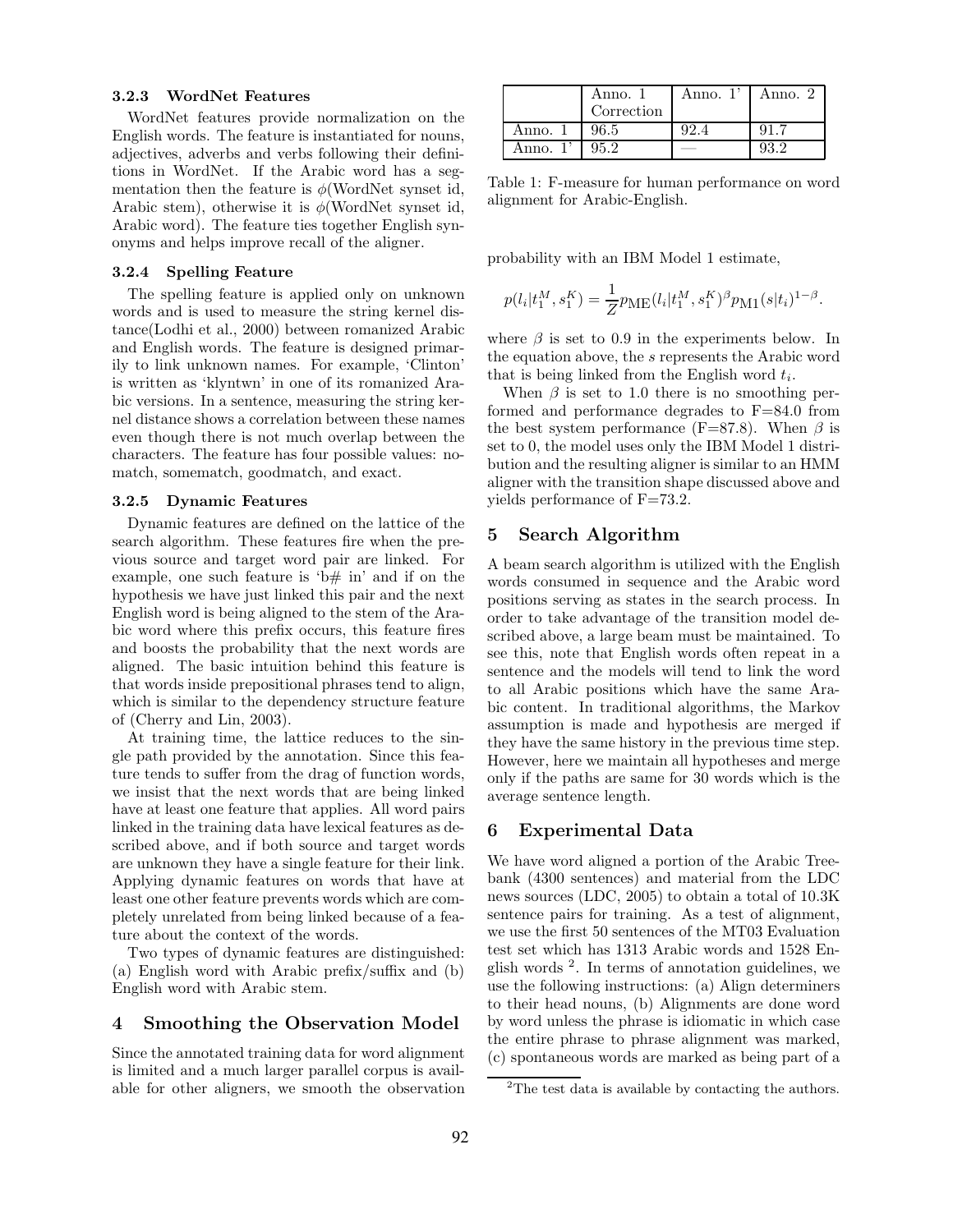|                  |       | ЗK   | 5K    | 7K    | .9Κ   | 10.3K |
|------------------|-------|------|-------|-------|-------|-------|
| $\#$ of features | 15510 | 3211 | 47962 | 63140 | 73650 | 80321 |
| English $%$ OOV  | 15.9  | 8.2  | 5.5   | 4.4   | 4.05  | 3.6   |
| Arabic $\%$ OOV  | 31    | 19.6 | 15.6  | 13.2  | 10.8  | 10.3  |
| F-measure        | 83.2  | 85.4 | 86.5  | 87.4  | 87.5  | 87.8  |

Table 2: Varying Training data size.

phrase wherever possible but left unaligned if there is no evidence to link the word.

In order to measure alignment performance, we use the standard AER measure (Och and Ney, 2000) but consider all links as sure. This measure is then related to the F-measure which can be defined in terms of precision and recall as

- Precision The number of correct word links over the total number of proposed links.
- Recall The number of correct word links over the total number of links in the reference.

and the usual definition of the F-measure,

$$
F = \frac{2PR}{(R+P)}
$$

and define the alignment error as  $AER = 1 - F$ . In this paper, we report our results in terms of Fmeasure over aligned links. Note that links to the NULL state (unaligned English words) are not included in the F-measure. Systems are compared relative to the reduction in AER.

#### 6.1 Annotator Agreement

We measure intra/inter-annotator agreement on the test set in order to determine the feasibility of human annotation of word links. These are shown in Table 1. In the table, the column for 'Annotator 1 Correction' is the first annotator correcting his own word alignments after a span of a year. After two weeks, the annotator (Annotator 1') was given the same material with all the links removed and asked to realign and we see that there is more discrepancy in resulting alignments. The differences are largely on the head concept where determiners are attached and the alignment of spontaneous words. The performance with a second annotator is in the same range as the reannotation by a single annotator.

## 7 Experiments

In order to evaluate the performance of the algorithm, we investigate the effect due to: (a) increasing the training data size, (b) additional feature types, and (c) comparable algorithms.

#### 7.1 Training Data Size

We varied the training data size from 1K sentences to the complete set in Table 2. Each batch re-estimates the unknown word class by creating a vocabulary on the training set. The trend indicates a reasonable progression of performance and more data is required to determine the saturation point.

#### 7.2 Feature Types

The results obtained by different feature sets are shown in Table 3. Each feature type was added incrementally (Add Feature column) to the line above to determine the effect of the individual feature types and then removed incrementally from the full system (Subtract Feature column) in order to see the final effect. The results indicate that lexical features are the most important type of feature; segmentation features further reduce the AER by 15.8%. The other features add small gains in performance which, although are not statistically significant for the alignment F-measure, are important in terms of feature extraction. Segmentation features discussed above result in both suffix and prefix features as well as stem features. In the Subtract column, for the segmentation feature, only the suffix and prefix features were removed. This result indicates that most of the alignment improvement from the segmentation feature comes in the form of new lexical features to link Arabic stems and English words.

#### 7.3 Comparison to other alignment algorithms

In order to gauge the performance of the algorithm with respect to other alignment strategies, we provide results using GIZA++ and an HMM Max Posterior Algorithm (Ge, 2004). These algorithms, as well as the Model 1 smoothing for the MaxEnt aligner, are all trained on a corpus of 500K sentence pairs from the UN parallel corpus and the LDC news corpora released for 2005 (LDC, 2005). Note that these algorithms are unsupervised by design but we utilize them to have a baseline for comparing the performance of this supervised approach.

#### 7.3.1 HMM Max Posterior Aligner

The maximum-posterior word alignments are obtained by finding the link configuration that maxi-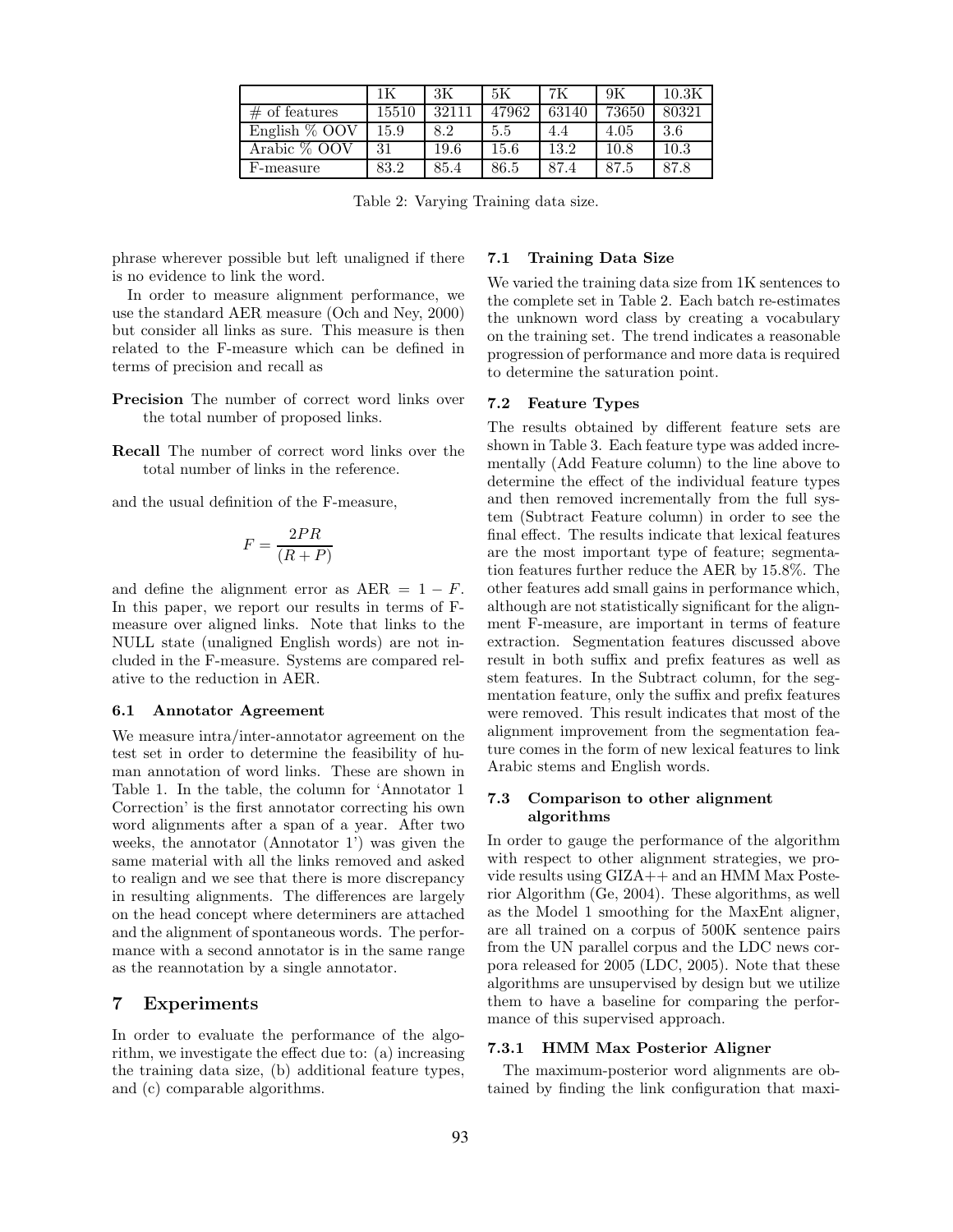| System               | # of  | Add     | Subtract            |
|----------------------|-------|---------|---------------------|
|                      | feats | Feature | Feature             |
| Word pairs           | 50070 | 85.03   | 76.3                |
| Spelling             |       | 85.11   | 87.7                |
| Segmentation         | 70    | 87.39   | $87.5$ <sup>*</sup> |
| WordNet              | 13789 | 87.54   | 87.5                |
| Dynamic-Words        | 1952  | 87.80   | 87.1                |
| Dynamic-Segmentation | 42    | 87.84   | 87.8                |

Table 3: Alignment performance in terms of the feature types utilized.

|                     | F-Measure |
|---------------------|-----------|
| $\overline{GIZ}A++$ | 79.5      |
| <b>HMM</b>          | 76.3      |
| MaxEnt              | 87 8      |

Table 4: Alignment performance

mizes the posterior state probability. In contrast, in performing a Viterbi alignment, we compute the best state sequence given the observation. The maximum posterior computes the best state one at a time and iterates over all possible combinations. Once we find the maximum in the posterior probability matrix, we also know the corresponding state and observation which is nothing but the word pair  $(s_i, t_i)$ . We will then align the pair and continue to find the next posterior maximum and align the resulting pair. At each iteration of the process, a word pair is aligned. The process is repeated until either every word in one (or both) language is aligned or no more maximum can be found, whichever happens first.

#### 7.3.2 GIZA Alignment

In order to contrast our algorithm, we ran GIZA++ in the standard configuration which implies 5 iterations of IBM Model 1, HMM, Model 3 and Model 4. All parameters are left to their default values.

The results using the three different aligners is shown in Table 4. The reduction in AER over the  $GIZA++$  system is  $40.5\%$  and over the HMM system is 48.5%. The Wilcoxon signed-rank test yields a probability of  $0.39$  for rejecting the GIZA $++$  alignment over the HMM alignment, whereas the MaxEnt algorithm should be rejected with a probability of 1.7e-6 over the HMM algorithm and similarly Max-Ent should be rejected with a probability of 0.9e-6 over the  $GIZA++$  algorithm. These significance tests indicate that the MaxEnt algorithm presented above is significantly better than either GIZA++ or HMM.



Figure 2: An alignment showing a split link from an Arabic word.

## 8 Phrase Extraction

Once an alignment is obtained, phrases which satisfy the inverse projection constraint are extracted (although earlier this constraint was called consistent alignments (Och et al., 1999)). This constraint enforces that a sequence of source words align to a sequence of target words as defined by the lowest and highest target index, and when the target words are projected back to the source language through the alignment, the original source sequence is retrieved. Examination of the hand alignment training data showed that this criteria is often violated for Arabic and English. Prepositional phrases with adjectives often require a split– for example, the alignment shown in Figure 2 has 'of its relations' aligned to a word in Arabic and 'tense' aligned to the next word. The inverse projection constraint fails in this case, and in the experiments below, we relax this constraint and generate features for single source words as long as the target phrase has a gap less than 2 English words. This relaxation allows a pair of adjectives to modify the head noun. In future work we explore the use of features with variables to be filled at decode time.

## 9 Translation Experiments

The experiments in machine translation are carried out on a phrase based decoder similar to the one de-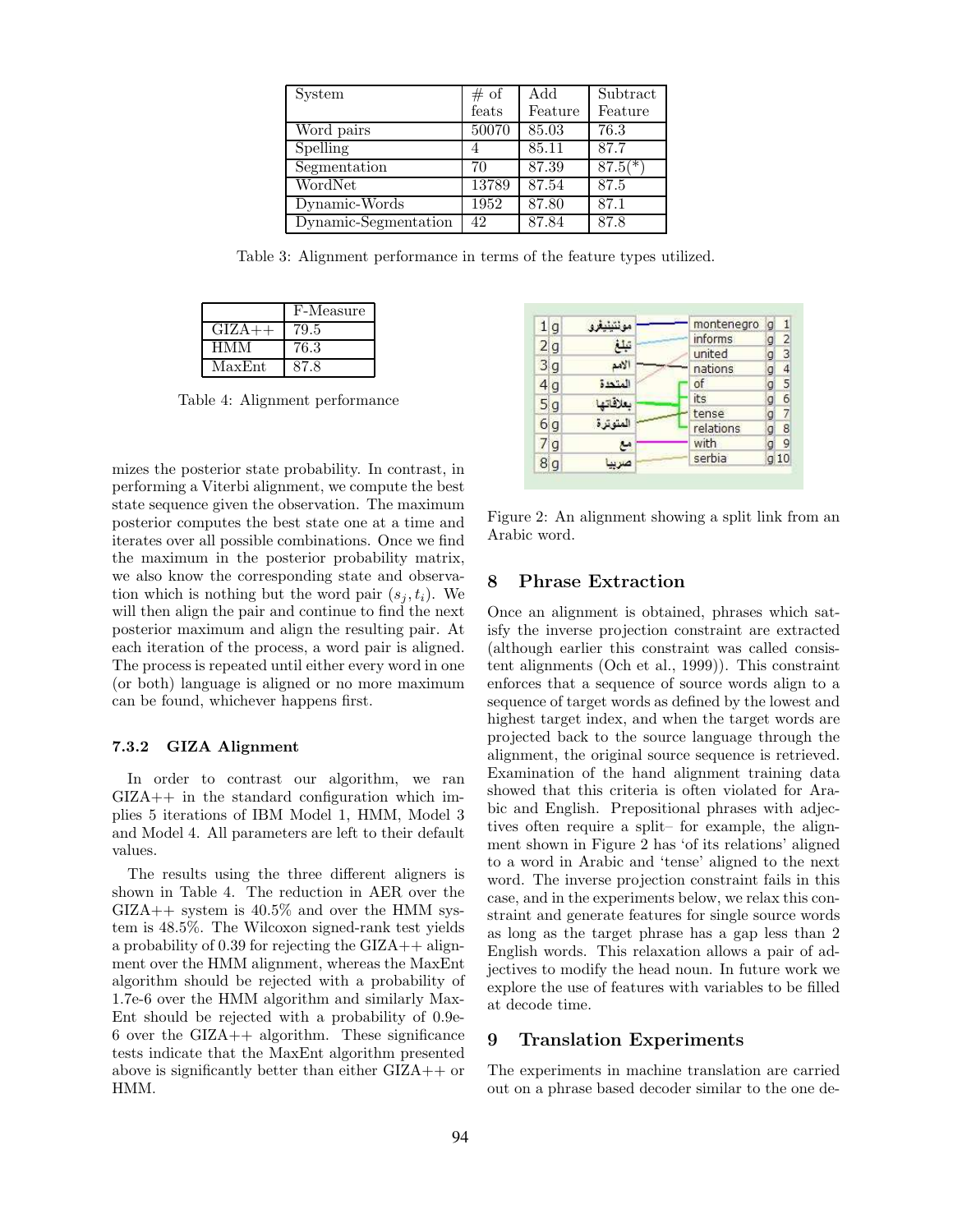|              | MT03  | MT04  | MT05  |
|--------------|-------|-------|-------|
| $GIZA++$     | 0.454 |       |       |
| <b>HMM</b>   | 0.459 | 0.419 | 0.456 |
| MaxEnt       | 0.468 | 0.433 | 0.451 |
| Combined     | 0.479 | 0.437 | 0.465 |
| Significance | 0.017 | 0.020 |       |

Table 5: Machine Translation Performance using the NIST 2005 Bleu scorer

scribed in (Tillmann and Ney, 2003). In order to contrast the performance of the extracted features, we compare the translation performance to (a) a system built from alignments proposed by an HMM Max Posterior Aligner, and (b) a system built from GIZA alignments. All other parameters of the decoder remain constant and only the feature set is changed for these experiments. As training data, we use the UN parallel corpus and the LDC news corpora released in 2005. Comparison should therefore be only made across systems reported here and not to earlier evaluations or other systems. The results are shown in Table 5.

Combination of the phrasal features from the HMM and MaxEnt alignments results in the 'Combined' system. The Combined system performs better in all cases; in MT03 and MT04 the MaxEnt derived features perform better than the HMM system. In MT05, there is a slight degradation which is not significant and the combination system still results in an improvement over either system. Since the MaxEnt aligner has access to a unique resource, every attempt was made to make that resource available to the other systems. Although GIZA++ and HMM can not directly utilize word aligned data, the training data for MaxEnt was converted to parallel sentences where each sentence has only the pair of linked words. The resulting numbers make both HMM and GIZA much closer in performance to the MaxEnt aligner but the results are better for comparing alignment methods.

## 10 Error Analysis and Discussion

The alignment errors made by the system can be attributed to

- English words that require multi-word Arabic states, for example (a) dates which are written in Arabic in more than one form 'kAnwn AlvAny / ynAyr' for 'january', and (b) compound words like 'rAm Allh' in English is 'Ramallah'.
- Rare translation of a common Arabic word as well as a common English word used as the translation for a rare Arabic word.

• Parallel corpora mismatch: training material for translation is processed at a document level and yet systems often operate at a sentence level. Human translators often use pronouns for earlier mentioned names although in the source language the name is repeated. Information which is sometimes repeated in the source in an earlier sentence is dropped in future sentences of the document. Document level features are required to allow the system to have information to leave these words unaligned.

Figure 3 shows a human alignment on the left and a machine output on the right. The columns next to the words indicate whether the alignments are 'good' or 'extra' which indicates that these words are aligned to the special NULL state. There are two examples of multi-word Arabic states shown: (a) for 'january', and (b) the English word 'agenda'. The system aligns 'the' before committee and it seems in this case its an annotation error. In this example the Arabic words lnAHyp, AltnZym, wAlAEdAd and Allwjsty are all unknown words in the vocabulary yet the system managed to link 3 out 4 words correctly.

While significant gains have been made in alignment performance, these gains have not directly translated to machine translation improvements. In fact, although the GIZA system is better than the HMM system at alignment, the machine translation result on MT03 indicates a slight degradation (although it is not statistically significant). The prime reason for this is that features extracted from the alignments are aggregated over the training corpus and this process helps good alignments to have significantly better counts than errorsin alignment. Aligning rare words correctly should help performance but since their count is low it is not reflected in bleu scores.

## 11 Conclusion and Future Work

This paper presented a word aligner trained on annotated data. While the performance of the aligner is shown to be significantly better than other unsupervised algorithms, the utility of these alignments in machine translation is still an open subject although gains are shown in two of the test sets. Since features are extracted from a parallel corpus, most of the information relating to the specific sentence alignment is lost in the aggregation of features across sentences. Improvements in capturing sentence context could allow the machine translation system to use a rare but correct link appropriately.

Another significant result is that a small amount (5K sentences) of word-aligned data is sufficient for this algorithm since a provision is made to handle